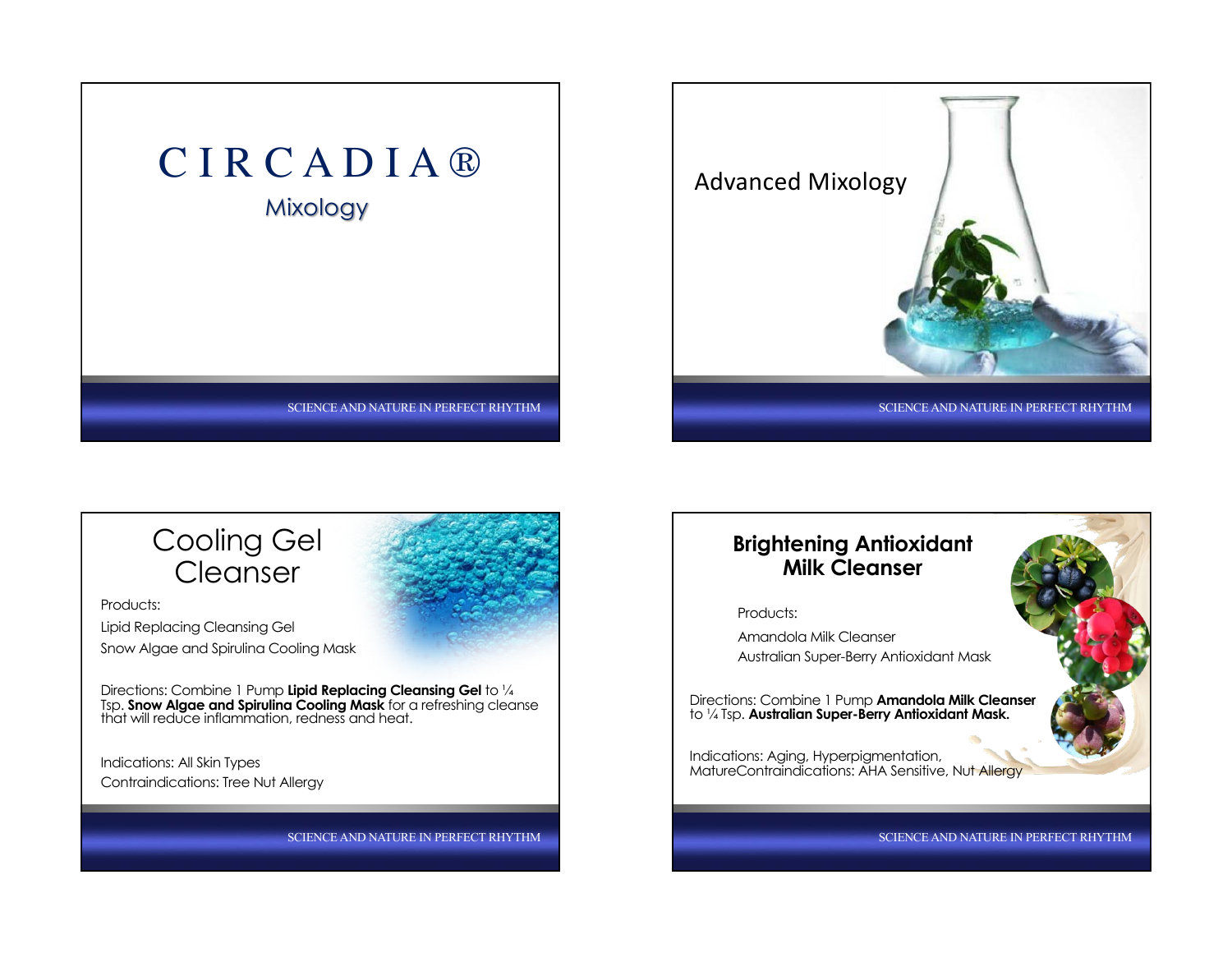

#### **Brightening Antioxidant Cleansing Gel**

Products: Lipid Replacing Cleansing Gel Australian Super-Berry Antioxidant Mask

Directions: Combine 1 Pump **Lipid Replacing Cleansing Gel** to ¼ Tsp. **Australian Super-Berry Antioxidant Mask**.

Indications: Acne, Oily, Aging, Hyperpigmentation, **Mature** 

Contraindications: AHA Sensitive, Tree Nut Allergy

SCIENCE AND NATURE IN PERFECT RHYTHM

## **Chocolate Exfoliating Cleansing Milk**

Products: Amandola Milk Cleanser Cocoa Enzyme Powder

Directions: Mix ½ Tsp. **Cocoa Enzyme Powder** and 2 Pumps **Amandola Milk Cleanser** and apply to skin.

Indications: All Skin Types Contraindications: AHA sensitive

SCIENCE AND NATURE IN PERFECT RHYTHM

## **Advanced Brightening Scrub**



Products: SWiCH Hydrating Cleanser

Australian Super-Berry Antioxidant Mask

Directions: Combine **SWiCH Hydrating Cleanser** with ½ Tsp. **Australian Super-Berry Antioxidant Mask** and massage for 2-5 mins. Remove with warm water and 4x4 gauze.

Indications: Dull, Hyperpigmentation, Highly Keratinized, Aging Contraindications: Sensitive, Rosacea

SCIENCE AND NATURE IN PERFECT RHYTHM

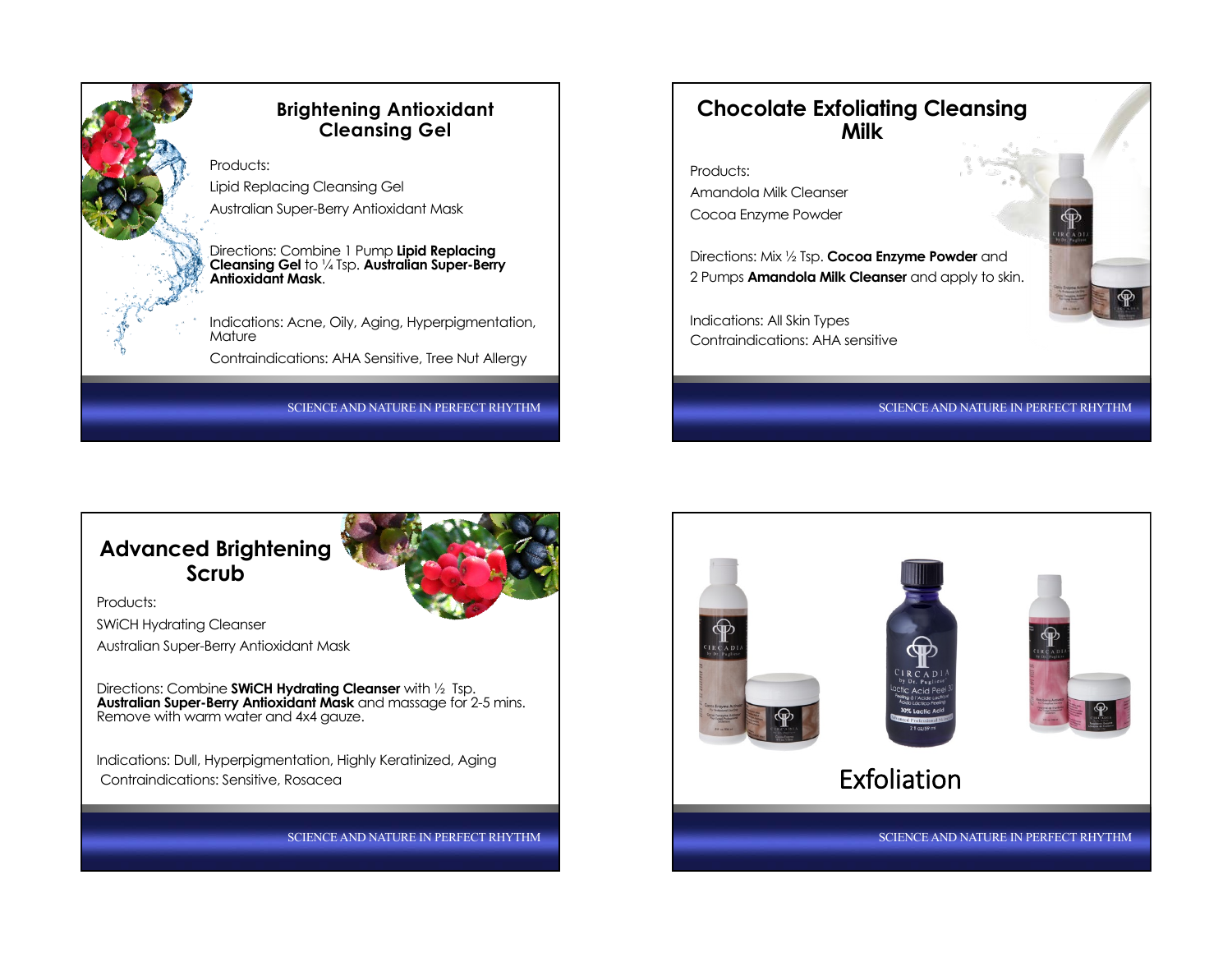





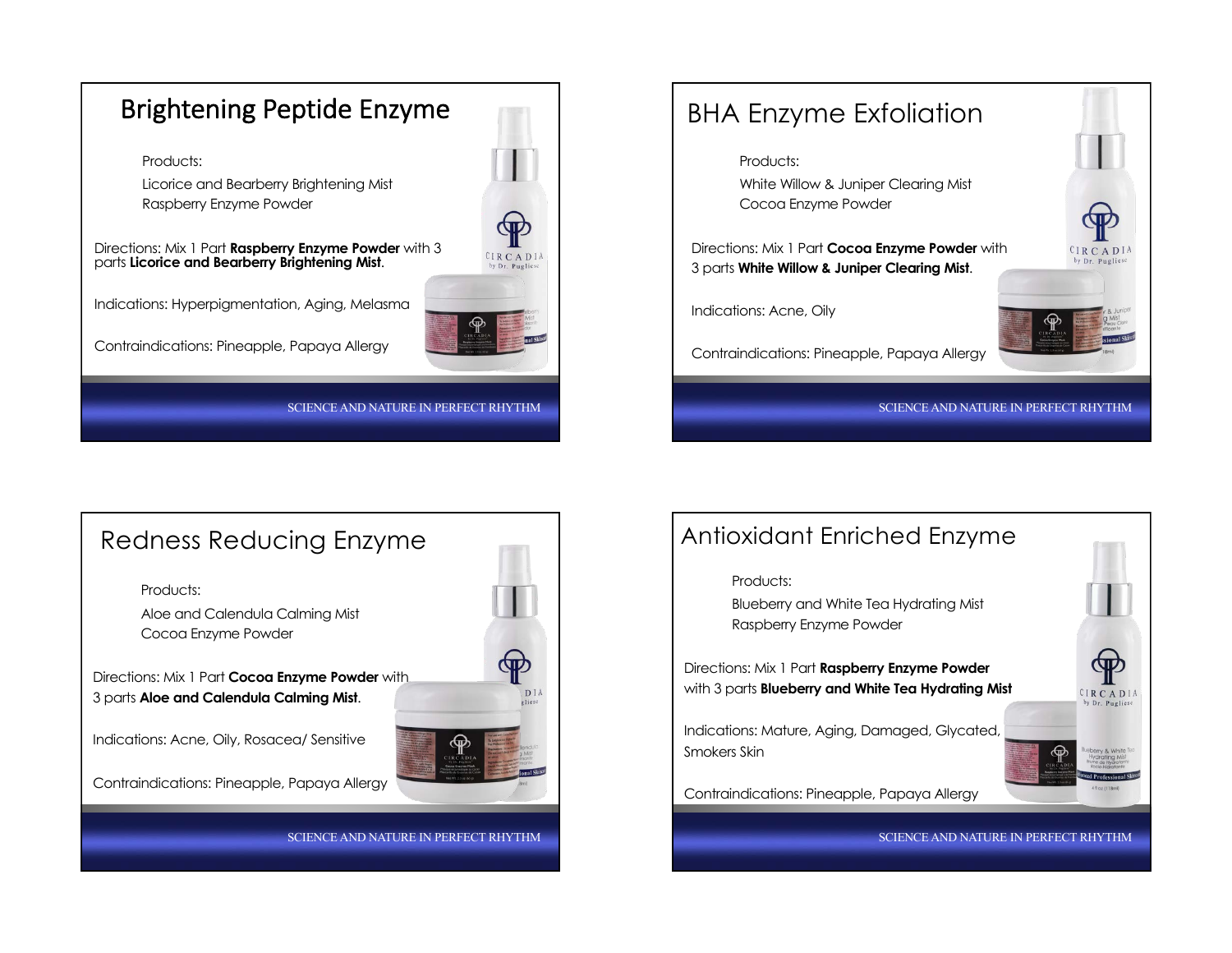